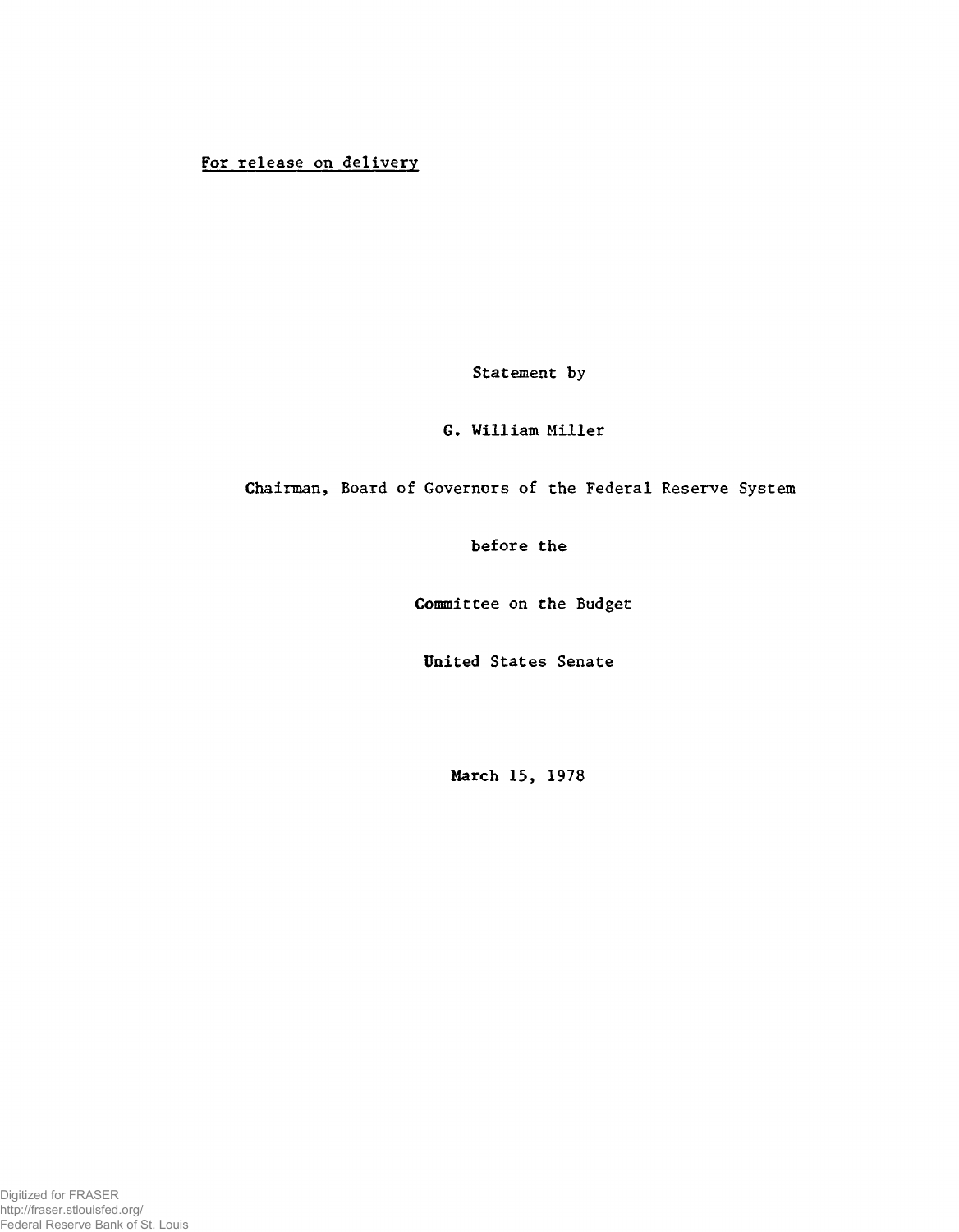Mr. Chairman, I welcome this opportunity to meet with the Senate Budget Committee as it considers the Federal budget for fiscal year 1979. The Federal Reserve and the Congress both have important parts to play in shaping the future course of the national economy. Discussions, such as this today, of our economic prospects and problems can enhance mutual understanding and thereby aid in the development of constructive monetary and fiscal policies.

The performance of the economy over the past year or so has been marked by some notable achievements. Gross national product rose 5-3/4 per cent during 1977—about the same rapid pace as we experienced on average in the earlier stages of the current economic expansion. This brisk increase in production made possible a reduction in the over-all unemployment rate of more than a percentage point despite extremely large growth in the size of the nation's labor force. Total employment increased more than 4 million, raising the proportion of our population that is employed to the highest level of the postwar era.

The advance of production and employment last year was broadly based, as most of the major sectors of aggregate demand registered good gains. Consumer spending followed an uneven course during 1977, but for the year as a whole growth was substantial by historical standards. Residential construction continued to provide considerable impetus to expansion, with single-family housing starts reaching an exceptionally high level and multi-family building also posting appreciable gains from earlier depressed levels. Business spending for plant and equipment expanded more rapidly in 1977 than it had earlier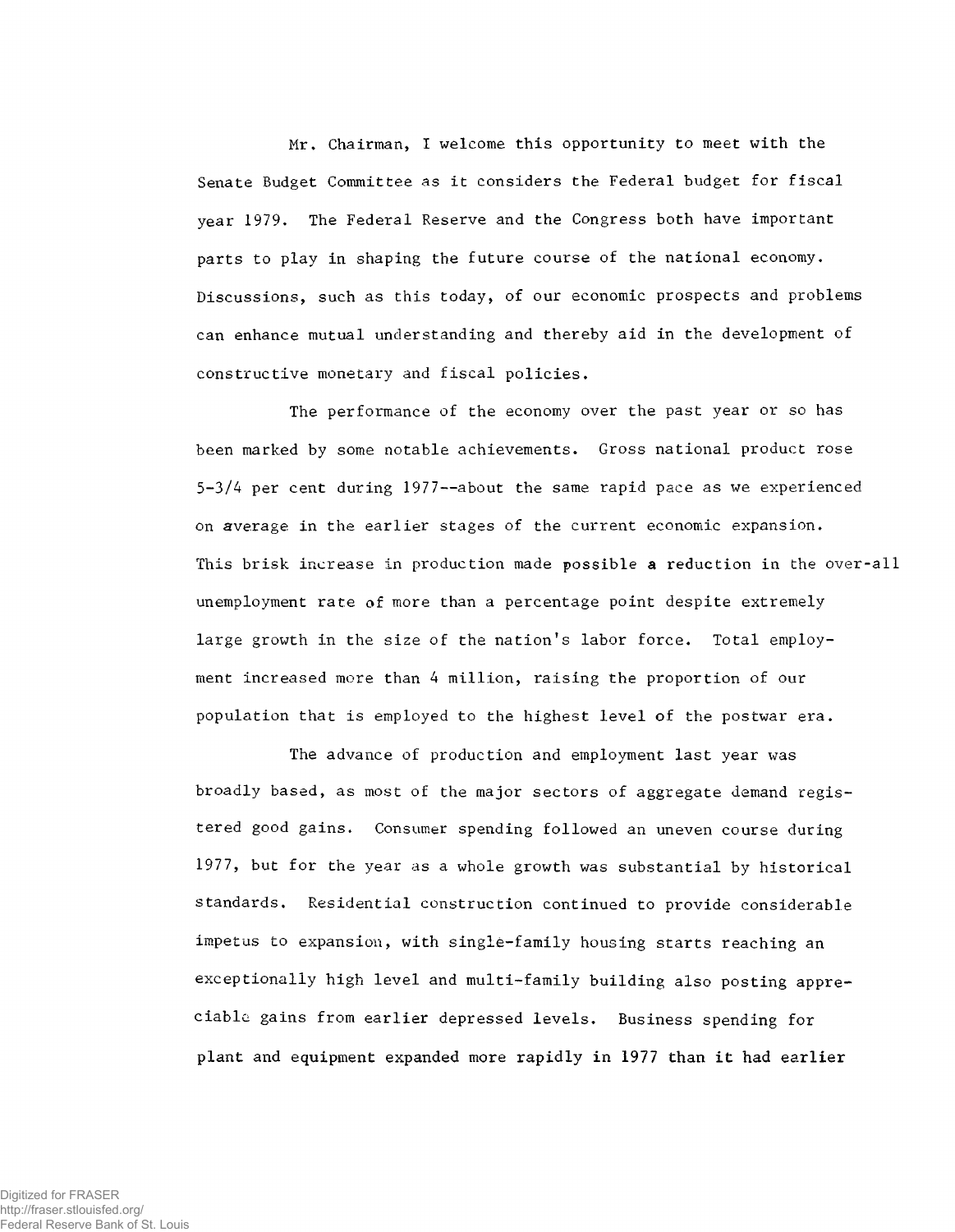in the recovery, although such investment continued to lag well behind its performance in previous cyclical upswings. And the growth of government spending on goods and services--at both the Federal and State and local levels--also picked up last year.

Although last year's sizable gains in employment and income brought a greater measure of prosperity to millions of American families, we cannot afford to overlook some distinctly negative economic developments that occurred in 1977 and that will require our continued attention in the months and years ahead. As news headlines have highlighted in the past few months, 1977 saw a substantial further widening of our foreign trade deficit and a sharp decline in the value of the dollar in international exchange. Furthermore, the nation continued to suffer from a disturbingly rapid inflation.

The deterioration in our trade balance, which really began more than two years ago, partly reflects the success we have had in rebounding from the deep recession of 1973-1975. As domestic income has recovered strongly, so too has the demand for imported goods. This, of course, includes oil, for which we've become increasingly dependent on foreign sources. Meanwhile, our trading partners by and large have experienced more sluggish economic expansion, and this has both limited their demand for U.S. exports and intensified their interest in penetrating the U.S. market.

The link between the U.S. trade balance and the international value of the dollar is a loose one. In fact, the average value of the dollar in foreign exchange markets rose almost continuously from early

 $-2-$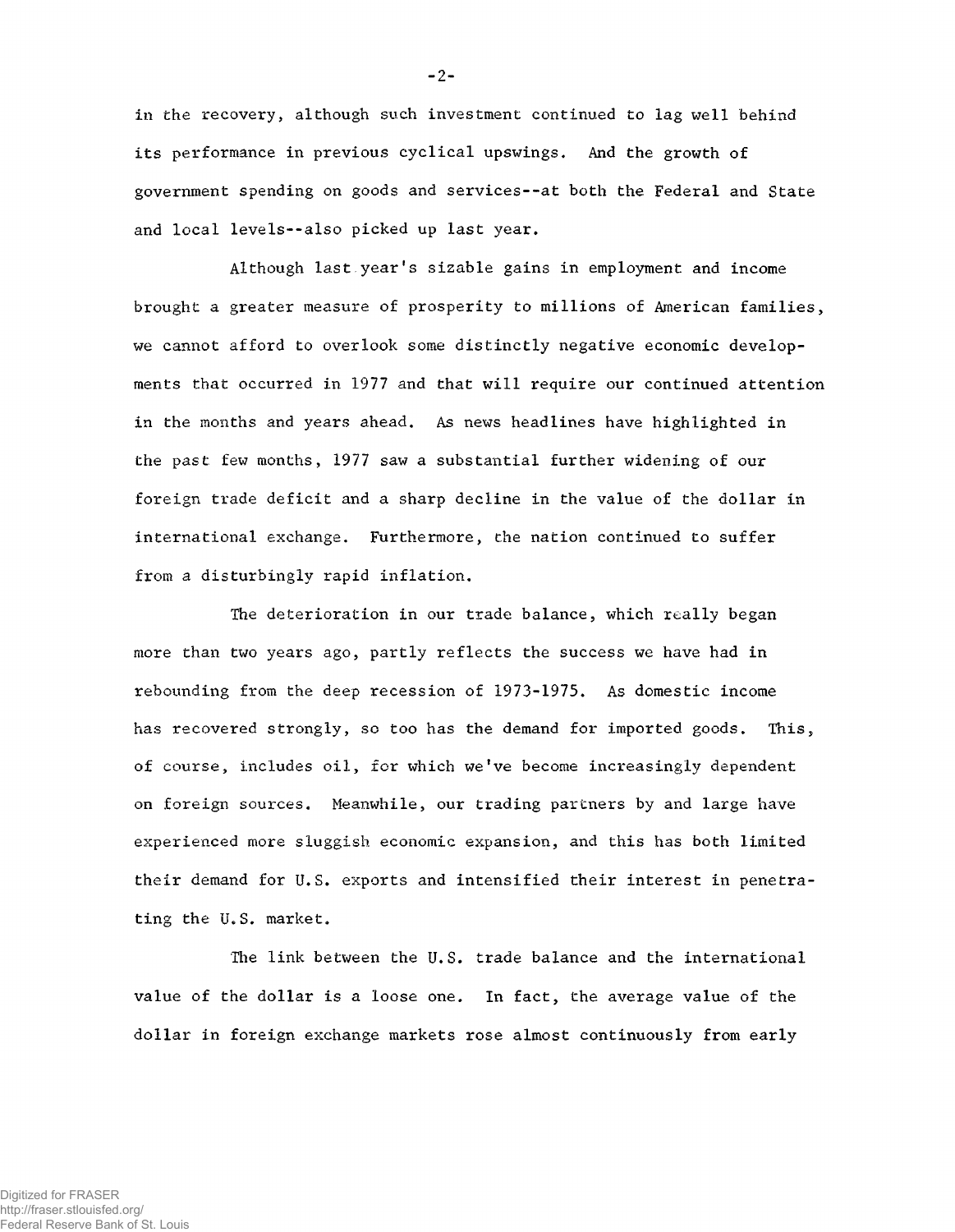1975 to mid-1976 and then remained steady through mid-1977, even though the U.S. trade position was moving from surplus to substantial deficit throughout this period. Since mid-1977, however, a growing concern about the persistence of our deficit appears to have contributed importantly to the downward pressure on the exchange value of the dollar.

This concern is based in part on the fact that, in contrast to the slower rates of wage and price advance recorded by some other major industrial countries last year, inflation showed no sign of abatement in the United States. Moreover, as one surveys the economic prospects for 1978, it is difficult to be optimistic about progress in curbing inflationary pressures. Because wage increases continued to outstrip gains in output per hour worked, unit labor costs in private industry rose by almost 6 per cent last year, and these higher costs will be feeding through to prices for some time. The recent increase in the minimum wage has added further to labor costs. The same is true of increases in employer contributions for social security and unemployment insurance, although they have some offsetting impact on inflationary pressures through the reduction of the Federal deficit. In addition, the depreciation of the dollar is raising the prices of imports and reducing competitive restraints on domestic prices. And the surge over the past several months in the prices of basic industrial commodities and agricultural products suggests additional upward pressures on the structure of costs and prices.

~3-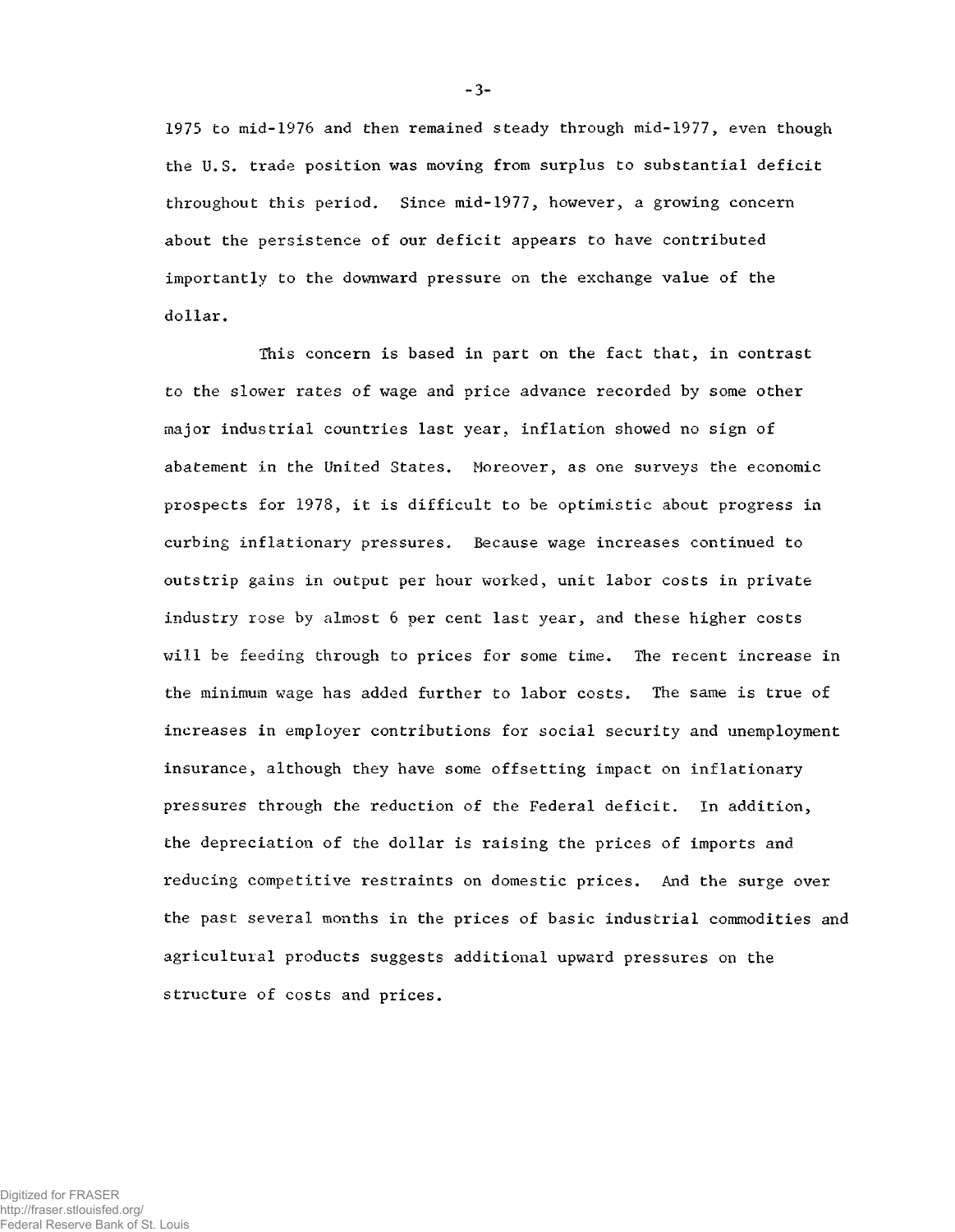Even though the outlook for inflation is not bright and must be regarded with concern, prospects for production and employment in 1978 seem generally favorable. It is the Federal Reserve's judgment that trends in the economy favor continued expansion at a moderate rate in real gross national product and a further reduction in the rate of unemployment.

As 1977 drew to a close, aggregate demands for goods and services were strong; final sales in the fourth quarter showed the largest gain of the year. Severe winter weather and the coal strike have caused steep declines in some economic indicators in the past two months; but if there is a prompt resumption of activity in the coal industry, the favorable underlying trends in the economy can be expected soon to reassert themselves. Growth of employment and real disposable income has been strong in recent quarters, and consumer sentiment has remained fairly high. Consumer spending, therefore, is likely to grow at a reasonably good pace. In the business sector, new orders for nondefense capital goods have continued to trend upward, pointing to further expansion in business fixed investment. In addition, the rate of inventory accumulation should accelerate in coming months; inventory investment slowed in the fourth quarter, and stocks are now lean in many product lines. Moreover, with prospects for our exports improved by the likelihood of stronger economic growth abroad this year and by changes in relative currency values, we are hopeful that our foreign trade deficit will not deteriorate further.

 $-4 -$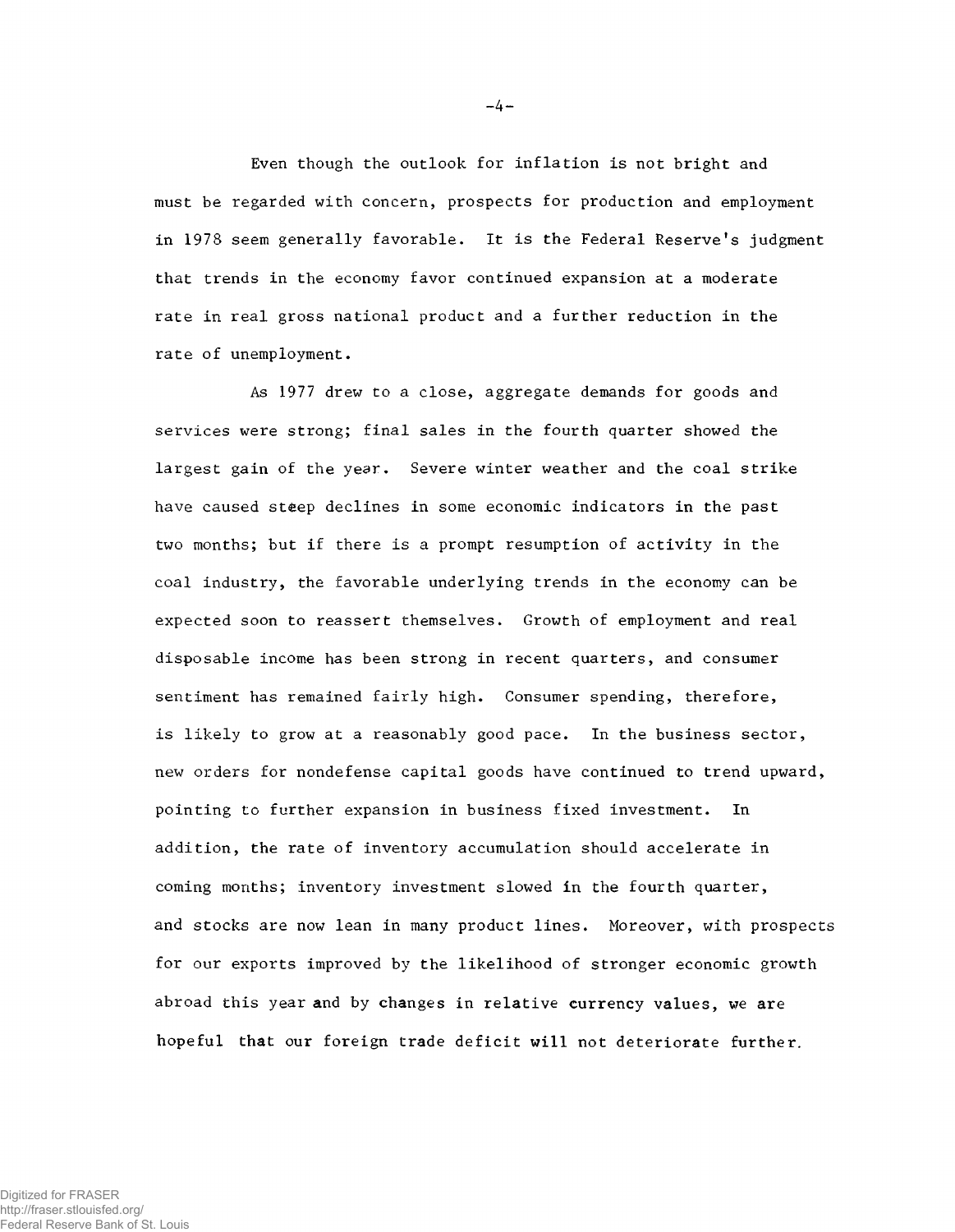Our generally favorable assessment of the outlook for economic activity is also based on our judgment that financial conditions remain supportive of continued economic expansion. Demands for money and credit were exceptionally strong last year, Total borrowing reached record levels-—both in dollar terms and as a proportion of GNP. And growth of the monetary aggregates tended to equal or, in the case of the narrow money stock  $(M-1)$ , to exceed the upper ends of the ranges set by the Federal Reserve.

Recognizing that such rapid monetary expansion—if sustained would threaten a build-up of inflationary pressures, the Federal Reserve between April and October exerted increasing restraint in the provision of bank reserves relative to the strong demands for them. More recently, in early January, the System fostered a further firming in money market conditions through adjustments in the discount rate and in open market operations—these actions being taken to help stabilize conditions in foreign exchange markets and to emphasize U.S. concern about the integrity of the dollar.

Over-all, since last April short-term market rates of interest have risen about 2 percentage points. Intermediate- and long-term yields also have risen, with the increases largest in the market for Treasury securities, where rates have gone up  $3/4$  to  $1-1/2$  percentage points. These increases in yields on long-term securities may well have reflected some increase in the inflation premium, as investors

 $-5-$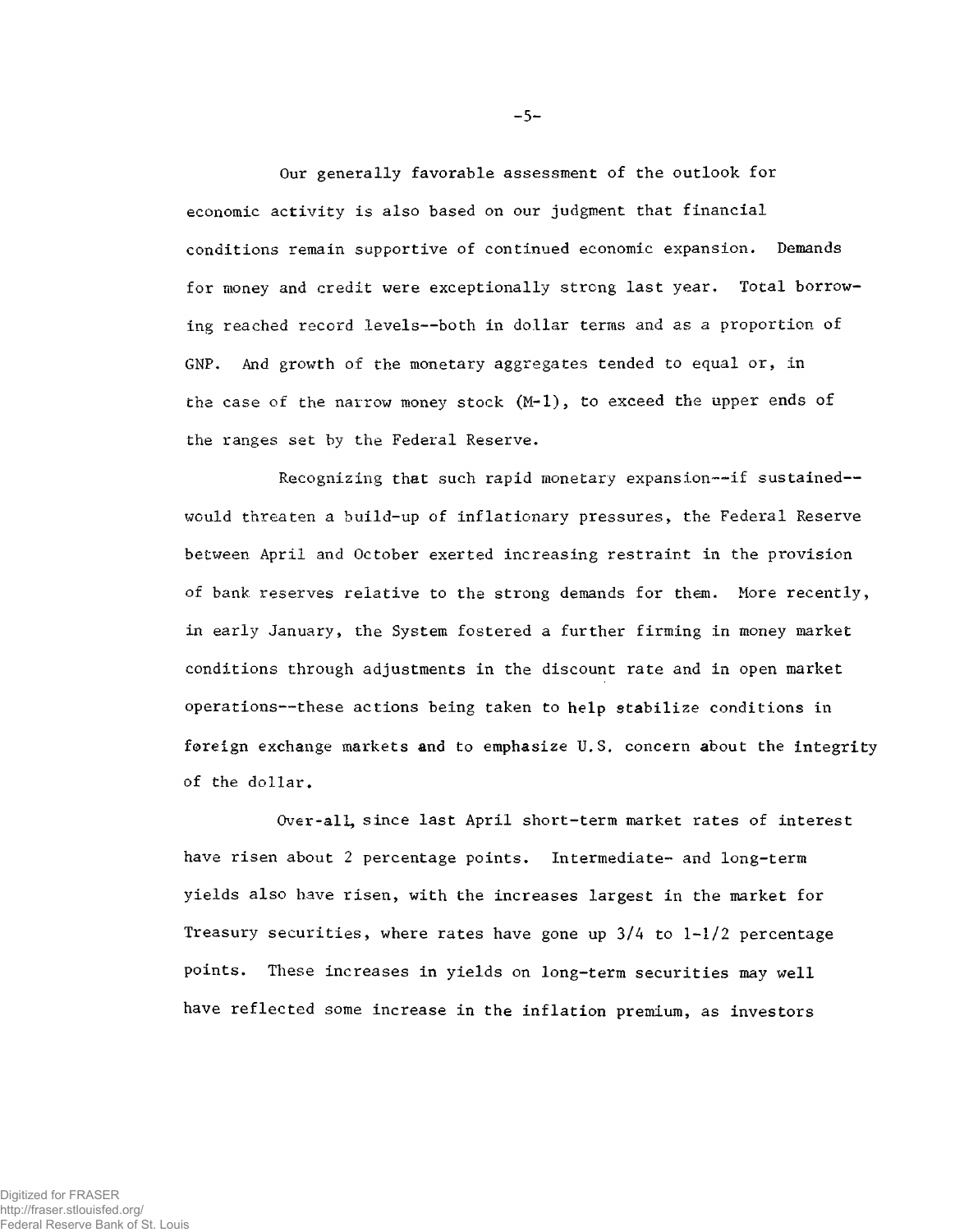reacted to the lack of progress in reducing inflation. Nevertheless, despite the increases of the past year, most short-term rates are still less than 1 percentage point above their levels at the beginning of the present economic expansion in early 1975, and corporate and municipal bond yields are significantly below their levels then.

Growth rates for all the monetary aggregates have slackened appreciably, on average, in the last few months. Growth of M-2 and M-3 has slowed in part because the rise in interest rates on market instruments has made them more attractive to some savers than interestbearing deposits at banks and thrift institutions. At the same time, however, demands for loans at depositary institutions have remained strong. Under the circumstances, these institutions have had to supplement their deposit flows by borrowing and by reducing their holdings of liquid assets.

Although these pressures may be causing depositary institutions to become a bit more cautious in their lending policies, credit supplies still appear to be ample. Moreover, the financial condition of the key nonfinancial sectors remains generally strong. It is true that household debt burdens, as measured, for example, by the ratio of consumer and mortgage loan repayments to disposable income, are historically high, and they deserve careful monitoring. But to date, there has been no rise in delinquency rates, so that families are thus far handling their increased indebtedness well. Businesses

Digitized for FRASER http://fraser.stlouisfed.org/ Federal Reserve Bank of St. Louis  $-6-$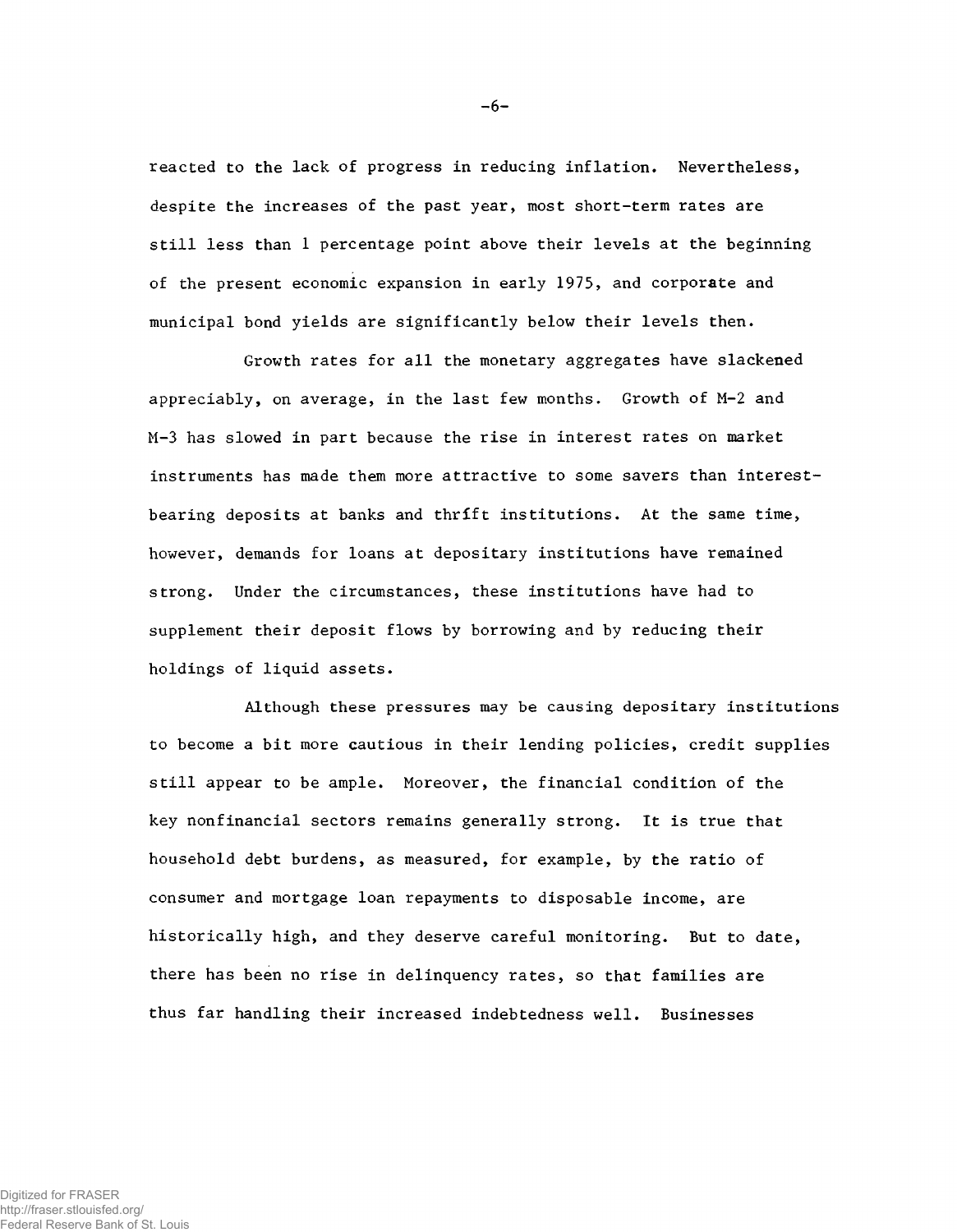added further to their liquid assets last year, and corporate balance sheets on the whole seem to be strong, although there is considerable variation from firm to firm. And State and local governments, with record operating surpluses in 1977, appear in the aggregate to enjoy a healthy financial position.

Last week, in testimony before the House Banking Committee, I announced the growth ranges for the monetary aggregates that the Federal Open Market Committee has established for the year ending with the fourth quarter of 1978. The range of increase specified for M-l is 4 to  $6-1/2$  per cent; for M-2, it is  $6-1/2$  to 9 per cent; and for  $M-3$ , it is  $7-1/2$  to 10 per cent. Growth in each of the aggregates is thus expected to be less than was experienced last year. In the judgment of the Committee, these ranges should be consistent with the pattern of economic activity that I outlined earlier—namely, moderate economic expansion, sufficient to produce some decline in the unemployment rate. While it is not anticipated that any significant reduction will be achieved in the rate of inflation this year, the Committee believes that the deceleration in monetary expansion implied by the current ranges will contribute to the ultimate achievement of reasonable price stability.

We recognize, of course, the considerable uncertainties surrounding the shorter-term relationship between growth rates of the monetary aggregates, on the one hand, and the behavior of output and prices, on the other. The Federal Reserve will continue, therefore,

Digitized for FRASER http://fraser.stlouisfed.org/

Federal Reserve Bank of St. Louis

 $-7-$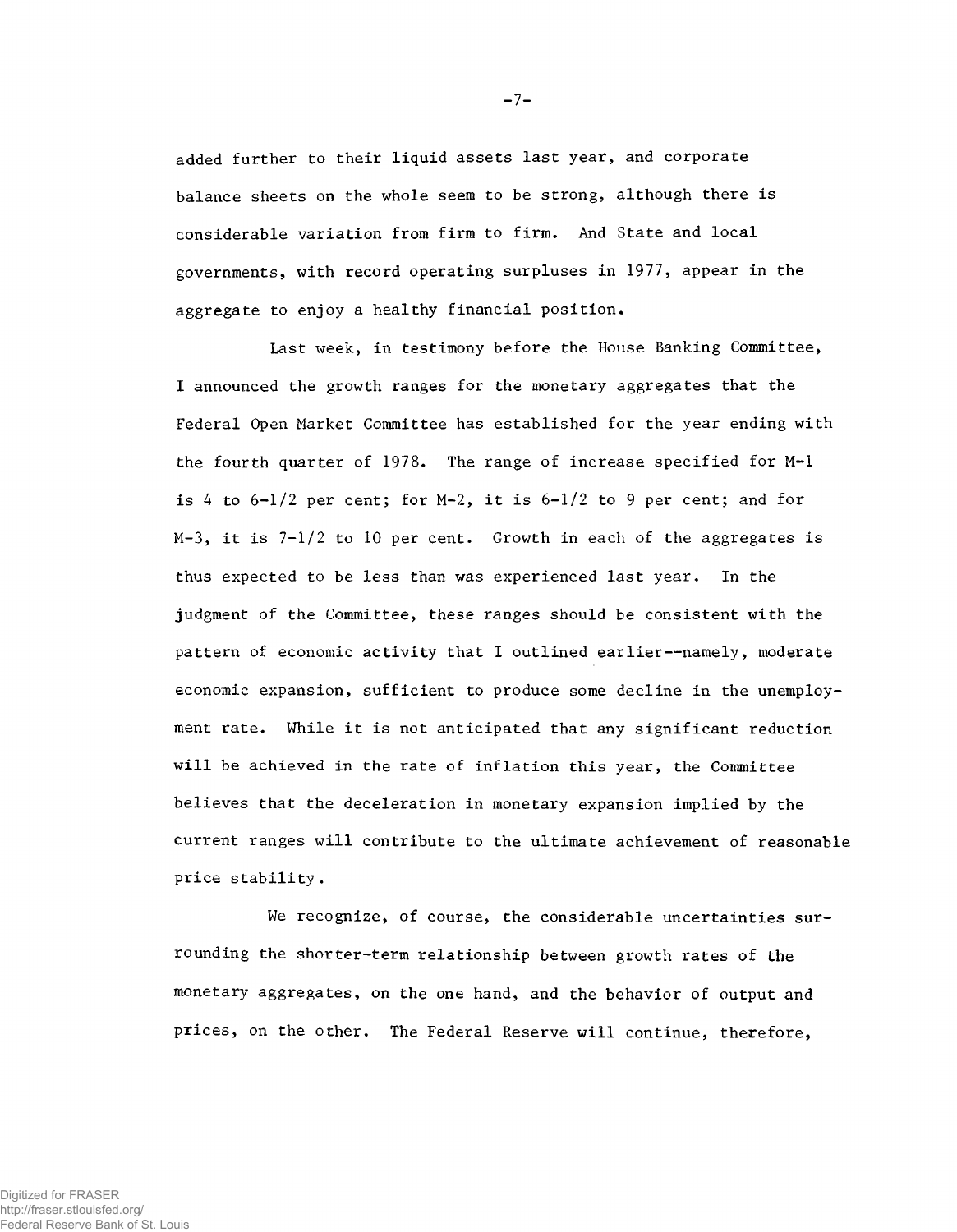to maintain a vigilant and flexible approach, putting the long-run performance of the economy above the pursuit of any fixed monetary target.

I must emphasize, however, that the solution to the nation's problems of high unemployment and rapid inflation does not rest with monetary policy alone. More stimulative monetary action would perhaps have some positive effect on output and employment for a time, but the resultant intensification of inflationary forces would soon lead to a reversal of those gains. A significantly more restrictive monetary policy, in the face of the strong upward trends built into financial flows by rising costs and prices and the prospective heavy credit demands from the private and public sectors, would run the risk of serious market disruption and economic dislocation. Clearly, other tools of public policy must be marshalled in the effort to improve economic performance.

A major objective of our efforts must be to quicken the growth of labor productivity. Improving labor productivity--besides being the principal source of rising living standards for our people- serves to retard the advance of unit labor costs. This, then, is a key element in slowing inflation and in increasing the competitiveness of U.S. industry in international trade.

Despite some pickup in productivity growth recently--as usually occurs during a business upswing--the longer-term pattern has not been encouraging. During the past decade output per hour worked in the private business sector rose at an average annual rate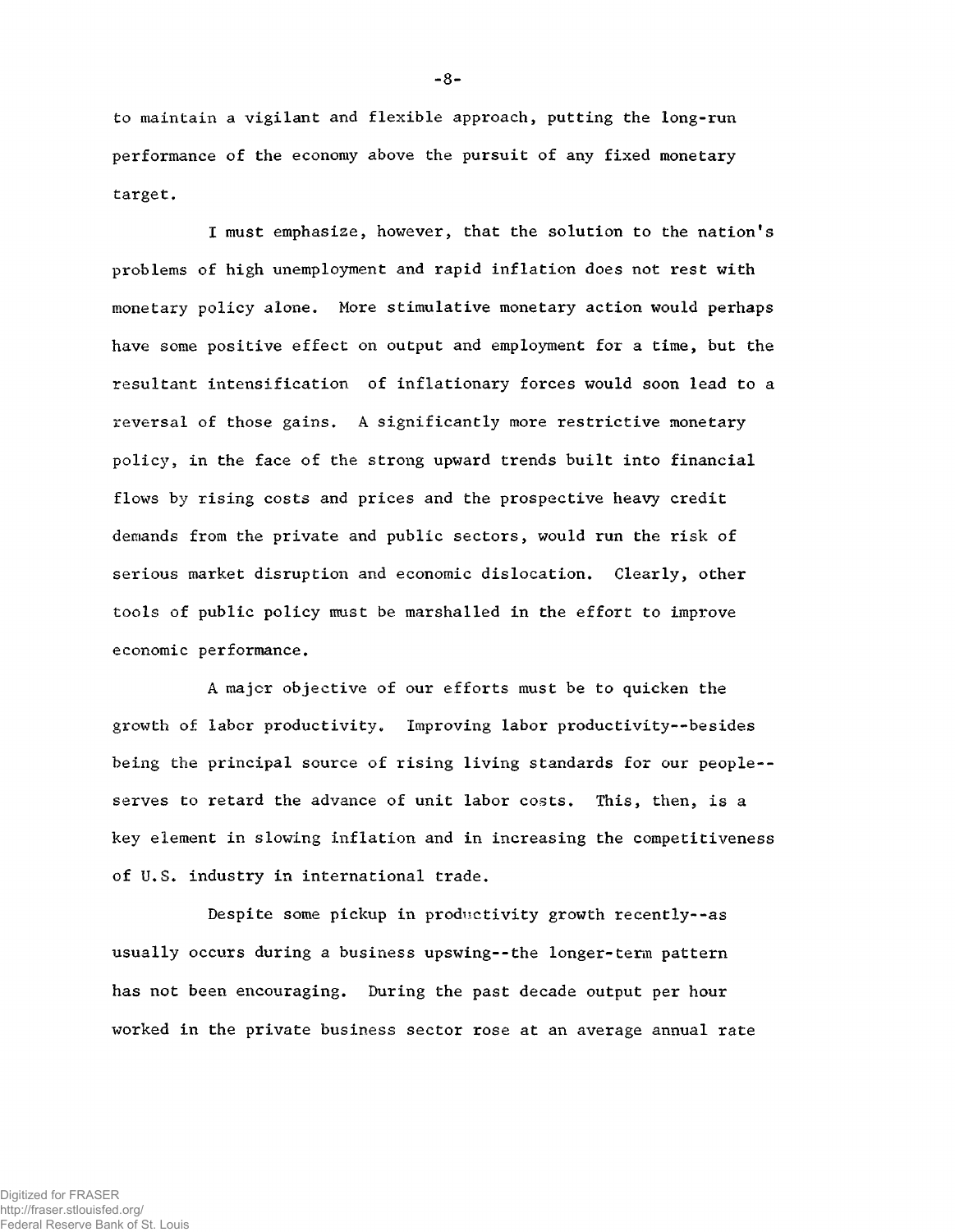of only 1-3/4 per cent, roughly half the rate of advance recorded over the preceding 20 years. A significant cause of this lagging productivity growth has been the poor performance of business capital formation. For many years, the United States has invested a smaller proportion of its total output in new plant and equipment than have most other industrial nations. Though international comparisons are imprecise, it is clear that the share of GNP devoted to nonresidential fixed investment in the United States has been less than half the share allocated in Japan and considerably less than the shares in Germany, France, and Canada as well.

Experience has taught us that substantial investment in plant and equipment is a critical ingredient for longer-term economic growth. Furthermore, an ample capital stock is necessary if we are to avoid production bottlenecks that stifle expansion in output and employment and that aggravate inflationary forces. The encouragement of greater capital spending must, therefore, be an integral part of any comprehensive national policy to achieve full employment, price stability, and a sound dollar internationally. Our efforts in this regard should be directed at both increasing the flow of savings available to private businesses and increasing the willingness of firms to undertake productive investment.

An important step toward assuring an adequate flow of savings to the private sector is the careful management of Government finances.

 $-9-$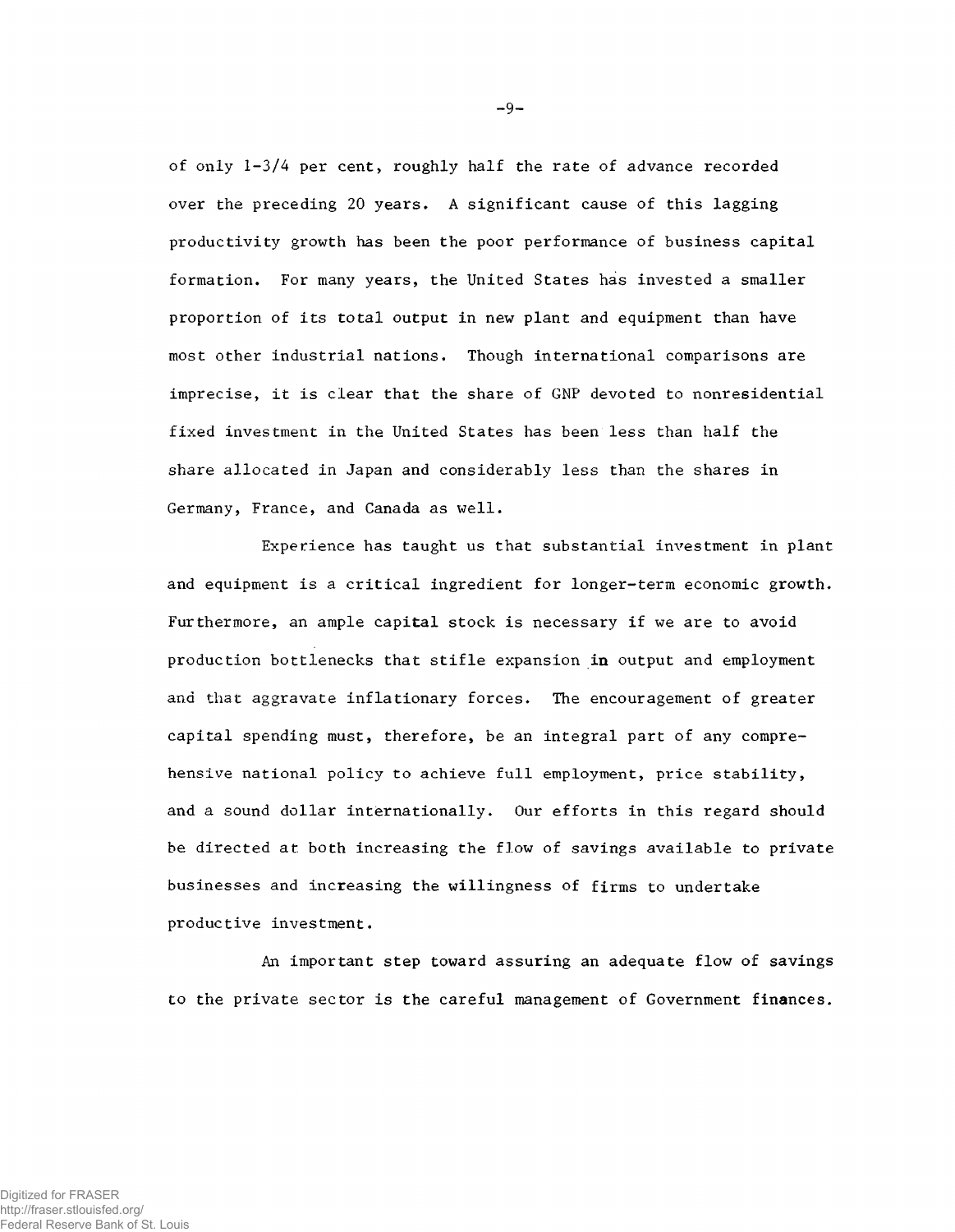The record here has not been good. As the members of this Committee well know, the Federal budget has been in deficit every fiscal year but one since 1960. In periods of high unemployment and inadequate total demand, Federal deficits may provide a needed stimulus to aggregate economic activity. As the economy moves toward fuller utilization of its resources, however, Federal deficits beome competitive with private capital formation. The Congress has made progress in reducing an evident bias toward deficit spending by establishing improved procedures under the Budget Act of 1974. This Committee, which was created by that Act, has worked hard to exert better control over the Federal budget. I hope that its efforts, in combination with a growing public awareness of the danger of persistent governmental deficits, will prove effective in helping to narrow the gap between Federal outlays and expenditures as full employment is approached.

Along with freeing financial resources for use by the private sector, we must encourage businesses to step up their spending on new plant and equipment. New investments are made when the prospective rate of return is sufficiently attractive and predictable. The traditional Government approach to increasing the rate of recovery of fixed investment costs has been to reduce corporate income tax rates, to accelerate depreciation allowances, and to liberalize the investment tax credit. These policies would help induce an acceleration of capital spending today.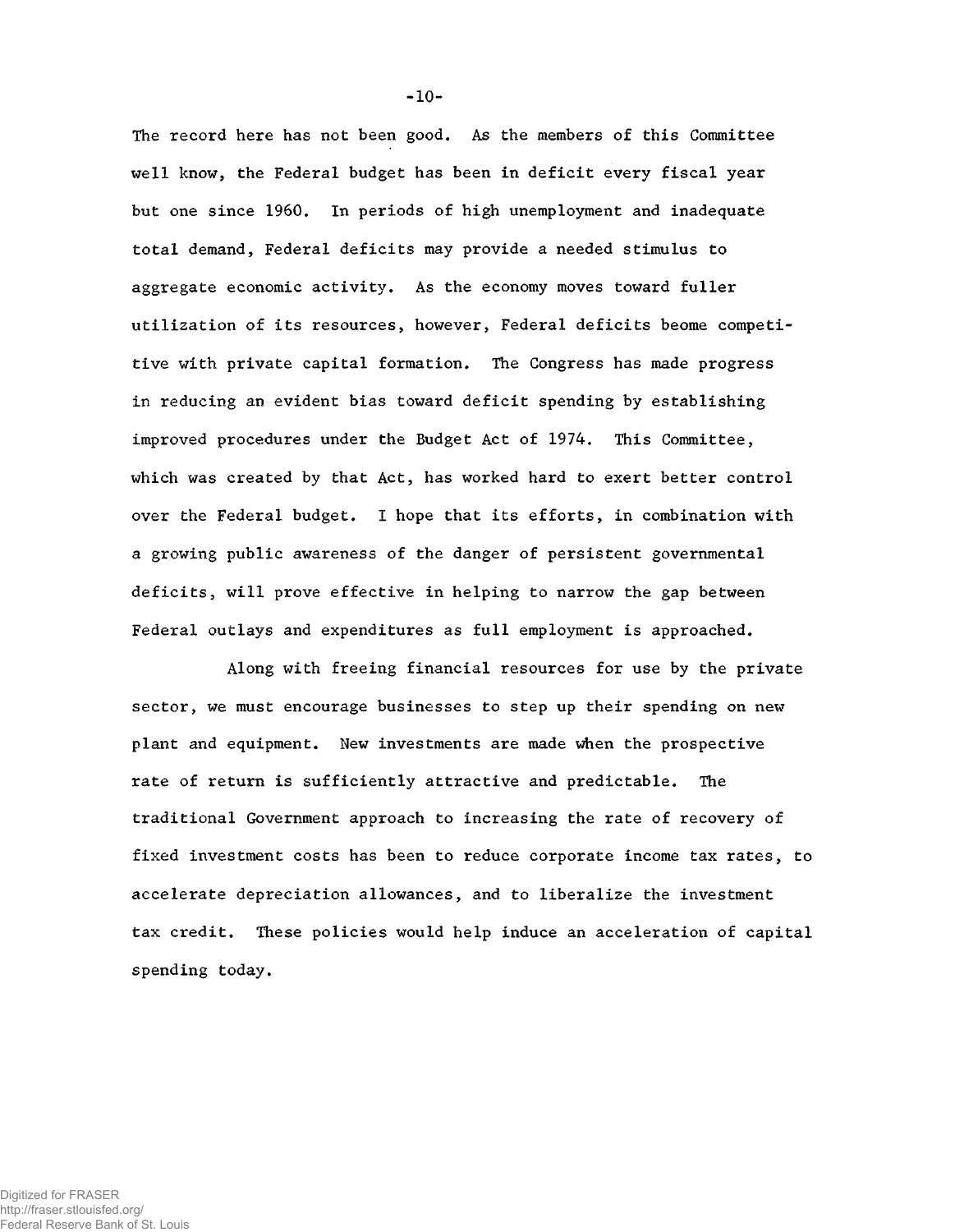The effect of such actions, however, would be blunted unless measures also are taken to reduce business uncertainty about the future. In the past few years, heightened uncertainty has become a significant impediment to the willingness of businesses to undertake new capital projects. While this uncertainty has a variety of causes, including unresolved tax and energy policies, one important source is the fear of high and volatile future rates of inflation over the life of the investment. Rapidly rising prices bring unpredictable costs and uncertain profit margins; they exacerbate public pressures for controls; and--as we have learned--they increase the likelihood of subsequent recession. It is most difficult for businesses to calculate a rate of return that is acceptable in an environment of rapid inflation. Moreover, inflation also contributes directly to the cost of modernizing and replacing obsolete equipment. With depreciation allowances based on the original cost of equipment, the gap between the original cost and resources available for replacement widens as prices rise.

Our attempts to restrain inflation by using conventional stabilization techniques have been less than satisfactory. Three years of high unemployment and underutilized capital stock have been costly in terms both of lost production and of the denial to many of the dignity that comes from holding a productive job. Yet, despite this period of substantial slack in the economy, we still have a serious inflation problem.

-11-